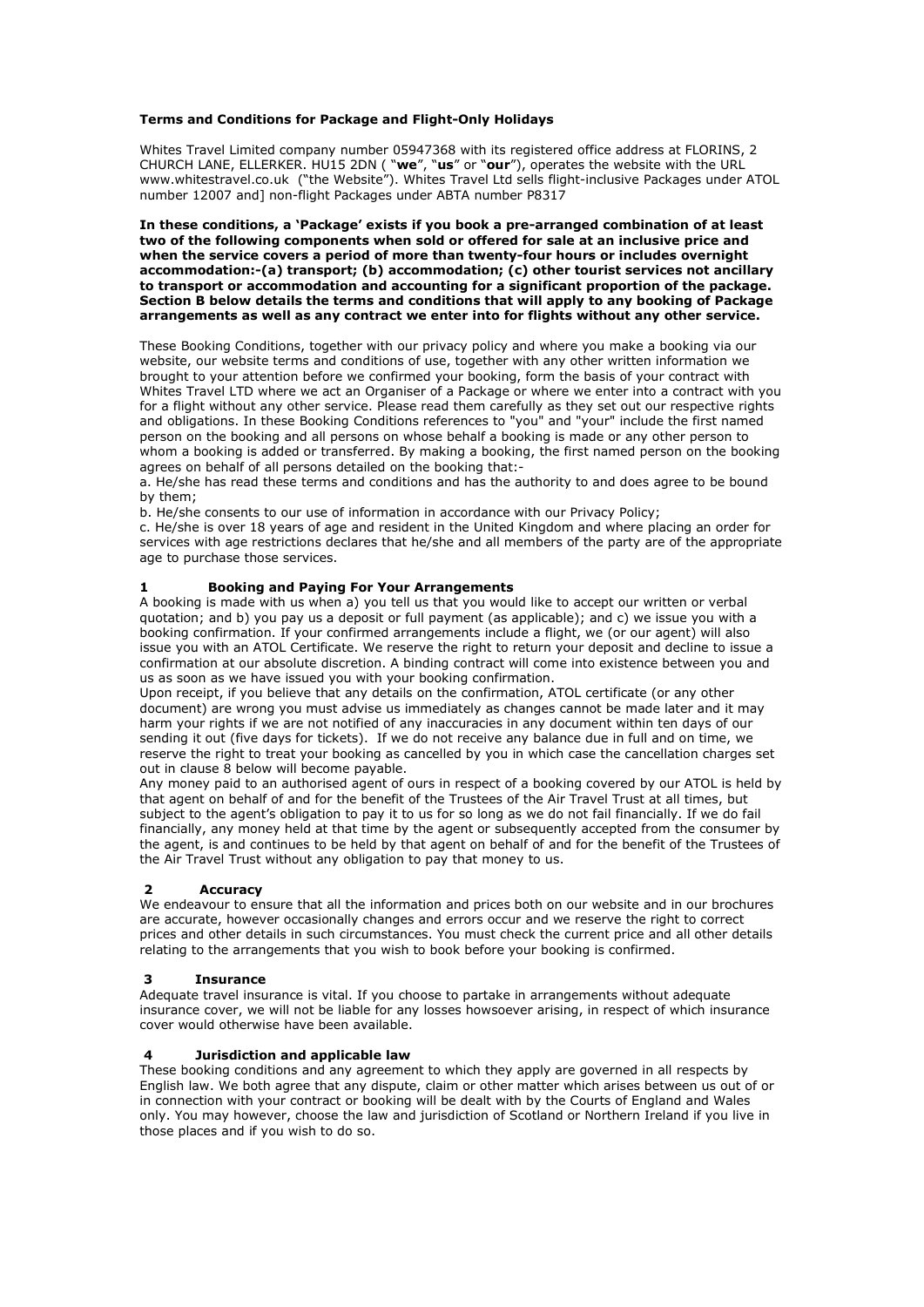# 5 Changes by you

If you wish to change any part of your confirmed arrangements, you must inform us in writing as soon as possible. This should be done by the first named person on the booking. Whilst we will do our best to assist, we cannot guarantee that the supplier will be able to meet your requested change as amendments can only be accepted in accordance with the terms and conditions of the supplier. The supplier may charge the amendment charges shown in their booking conditions (which may be as much as 100% of the cost of the arrangements and will normally increase closer to the date of departure). In addition you must pay us an administration fee of £50 per person per change.

### Note: Certain arrangements may not be amended after they have been confirmed and any alteration could incur a cancellation charge of up to 100% of that part of the arrangements.

# If You Cancel

If you or any other member of your party decides to cancel your confirmed booking you must notify us or your travel agent in writing. Your notice of cancellation will only take effect when it is received in writing by us at our offices and will be effective from the date on which we receive it. We recommend that you use recorded delivery. The cancellation charges imposed on us by our suppliers are usually restrictive. Whilst our deposits usually cover most of the costs we incur if you cancel, some of the arrangements we sell are non-refundable in the event of your cancellation. Once you inform your travel agent of your need to cancel they will advise you of the applicable cancellation charges. Cancellation charges can be as much as 100% of the total cost of the holiday, regardless of when you notify us of the cancellation and will normally increase closer to the date of departure. In addition you must pay us an administration fee of £50 per person per cancellation. If the reason for your cancellation is covered under the terms of your insurance policy, you may be able to reclaim these charges.

# 7 Special Requests

Any special requests must be advised to us at the time of booking e.g. diet, room location, a particular facility at a hotel etc. You should then confirm your requests in writing. Whilst every effort will be made by us to try and arrange your reasonable special requests, we cannot guarantee that they will be fulfilled. The fact that a special request has been noted on your confirmation invoice or any other documentation or that it has been passed on to the supplier is not confirmation that the request will be met. Failure to meet any special request will not be a breach of contract on our part unless the request has been specifically confirmed. We do not accept bookings that are conditional upon any special request being met.

# 8 Disabilities and Medical Problems

If you or any member of your party has any medical problem or disability which may affect your stay, please provide us with full details before we confirm your booking so that we can try to advise you as to the suitability of your chosen arrangements. Acting reasonably, if we are unable to properly accommodate the needs of the person(s) concerned, we will not confirm your booking or if you did not give us full details at the time of booking, we will cancel it and impose applicable cancellation charges when we become aware of these details.

# 9 Your Financial Protection

All flights and flight-inclusive bookings on this Website are financially protected by the ATOL scheme. Our ATOL number is 12007 When you buy an ATOL protected flight or flight-inclusive holiday from us you will receive an ATOL Certificate. This lists what is financially protected, where you can get information on what this means for you and who to contact if things go wrong. For further information, visit the ATOL website at http://www.caa.co.uk/.

The price of our flight-inclusive arrangements includes the amount of  $£2.50$  per person as part of the ATOL Protection Contribution (APC) we pay to the CAA. This charge is included in our advertised prices.

Not all holiday or travel services offered and sold by us will be protected by the ATOL Scheme. ATOL protection extends primarily to Customers who book and pay in the United Kingdom. We also have a bond held with ABTA. In relation to arrangements not including flights, ABTA will protect you in the same way – see section 20 below for further information about ABTA protection.

We, or the suppliers identified on your ATOL Certificate, will provide you with the services listed on the ATOL Certificate (or a suitable alternative). In some cases, where neither we nor the supplier are able to do so for reasons of insolvency, an alternative ATOL holder may provide you with the services you have bought or a suitable alternative (at no extra cost to you). You agree to accept that in those circumstances the alternative ATOL holder will perform those obligations and you agree to pay any money outstanding to be paid by you under your contract to that alternative ATOL holder. However, you also agree that in some cases it will not be possible to appoint an alternative ATOL holder, in which case you will be entitled to make a claim under the ATOL Scheme (or your credit card issuer where applicable).

If we, or the suppliers identified on your ATOL certificate, are unable to provide the services listed (or a suitable alternative, through an alternative ATOL holder or otherwise) for reasons of insolvency, the Trustees of the Air Travel Trust may make a payment to (or confer a benefit on) you under the ATOL scheme. You agree that in return for such a payment or benefit you assign absolutely to those Trustees any claims which you have or may have arising out of or relating to the non-provision of the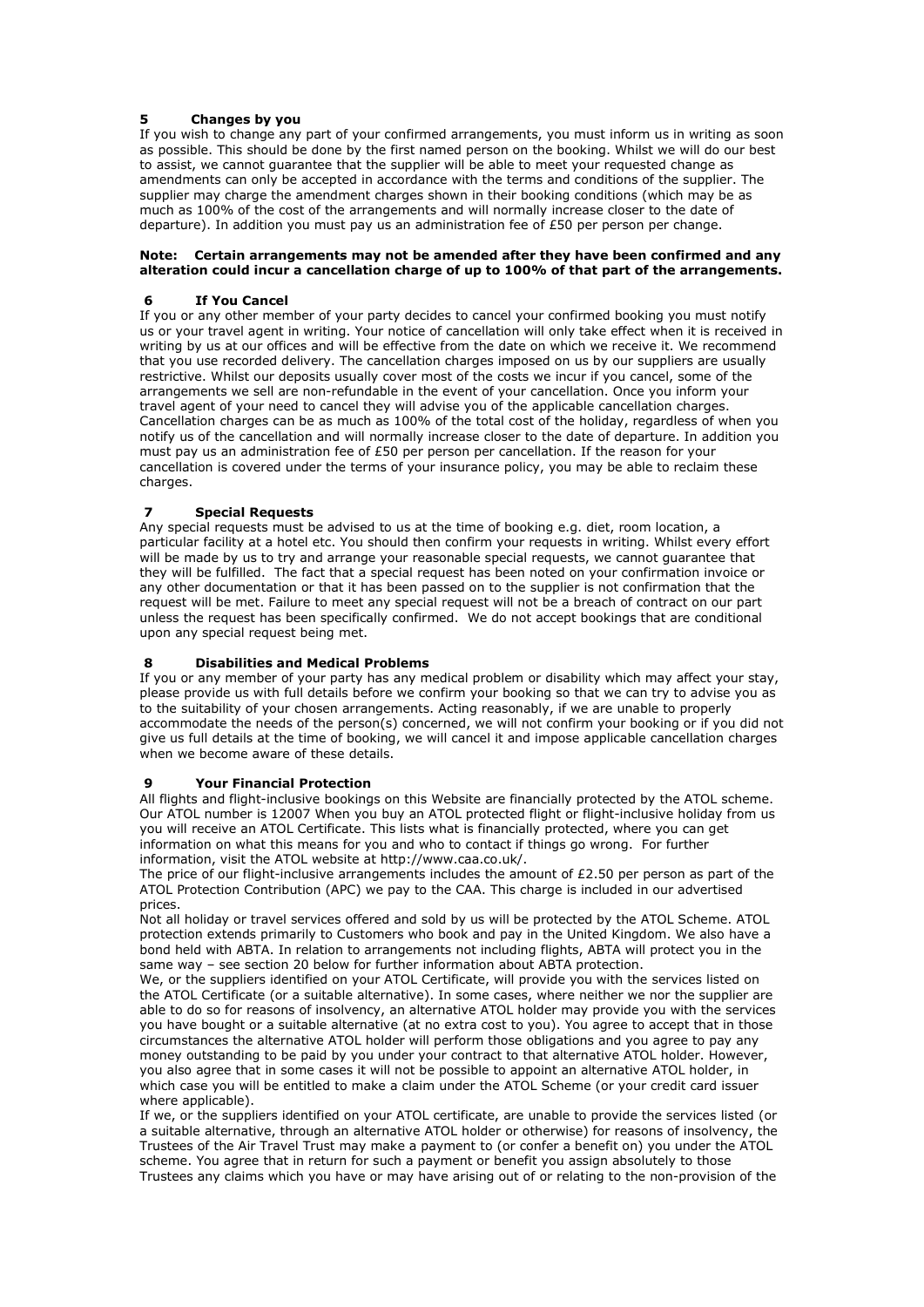services, including any claim against us, the travel agent (or your credit card issuer where applicable). You also agree that any such claims may be re-assigned to another body, if that other body has paid sums you have claimed under the ATOL scheme.

# 10 Passport, Visa and Immigration Requirements and Health Formalities

It is your responsibility to check and fulfil the passport, visa, health and immigration requirements applicable to your itinerary. We can only provide general information about this. You must check requirements for your own specific circumstances with the relevant Embassies and/or Consulates and your own doctor as applicable. Requirements do change and you must check the up to date position in good time before departure.

Most countries now require passports to be valid for at least 6 months after your return date. If your passport is in its final year, you should check with the Embassy of the country you are visiting. For further information contact the Passport Office on 0870 5210410 or visit https://www.gov.uk/browse/abroad/passports

#### Special conditions apply for travel to the USA, and all passengers must have individual machine readable passports. Please check. Up to date travel advice can be obtained from the Foreign and Commonwealth Office,

https://www.gov.uk/foreign-travel-advice

Non British passport holders, including other EU nationals, should obtain up to date advice on passport and visa requirements from the Embassy, High Commission or Consulate of your destination or country(ies) through which you are travelling,

We do not accept any responsibility if you cannot travel, or incur any other loss because you have not complied with any passport, visa, immigration requirements or health formalities. You agree to reimburse us in relation to any fines or other losses which we incur as a result of your failure to comply with any passport, visa, immigration requirements or health formalities.

# 11 Pricing and monies paid

The price of your travel arrangements has been calculated using exchange rates quoted in the "Financial Times Guide to World Currencies" of 30 October 2016.

### We reserve the right to amend the price of unsold flights and Packages at any time and correct errors in the prices of confirmed holidays.

The price of your confirmed flight or Package is subject at all times to changes in transport costs such as fuel, and any other airline cost changes which are part of our contracts with airlines (and their agents), cruise ship operators and any other transport provider; and to changes in the currency exchange used to calculate your arrangements and to rates, dues, taxes or fees chargeable for services such as landing taxes or embarkation or disembarkation fees at ports and airports any or all of which may result in a variation of your holiday price. We will absorb and you will not be charged for any increase equivalent to 2% of the price of any confirmed Package, which excludes insurance premiums and any amendment charges and/or additional services or travel arrangements. You will be charged for the amount over and above that, plus an administration charge of £1.00 per person together with an amount to cover agents' commission. If this means that you have to pay an increase of more than 10% of the price of your confirmed Package (excluding any insurance premiums, amendment charges and/or additional services or travel arrangements), you will have the option of accepting a change to another holiday if we are able to offer one (if this is of equivalent or higher quality you will not have to pay more but if it is of lower quality you will be refunded the difference in price), or cancelling and receiving a full refund of all monies paid to us, except for any insurance premiums and any amendment charges and/or additional services or travel arrangements. Should you decide to cancel for this reason, you must exercise your right to do so within 14 days from the issue date printed on your final invoice. There will be no change made to the price of your confirmed Package within 30 days of your departure nor will refunds be paid during this period. We will consider an appropriate refund of insurance premiums paid if you can show that you are unable to transfer or reuse your policy. Should the price of your Package go down due to the changes mentioned above, by more than 2% of your confirmed Package cost, then any refund due will be paid to you. However, please note that travel arrangements are not always purchased in local currency and some apparent changes have no impact on the price of your travel due to contractual and other protection in place.

# 12 If We Change or Cancel

It is unlikely that we will have to make any changes to your arrangements, but occasionally, we may have to do so and we reserve the right to at any time. Most of these changes will be minor and we will advise you or your travel agent of them at the earliest possible date. We also reserve the right in any circumstances to cancel your flight or Package. However, we will not cancel your travel arrangements less than 60 days before your departure date, except for reasons of force majeure or failure by you to pay the final balance.

"Examples of "major changes" include the following when made before departure; a change of accommodation area for the whole or a significant part of your time away, a change of accommodation to that of a lower standard or classification for the whole or a significant part of your time away, a change of outward departure time or overall length of your arrangements of twelve or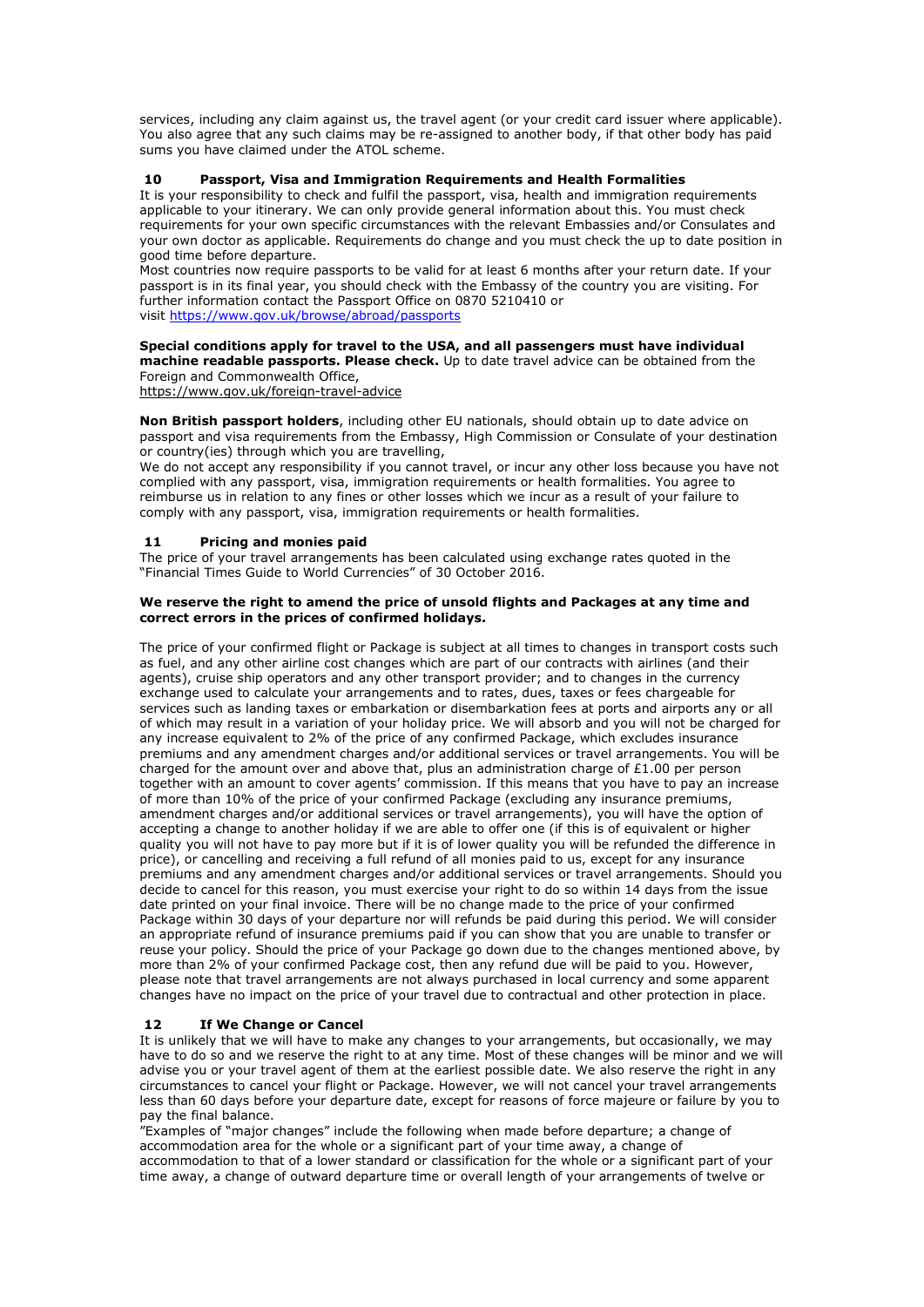more hours or a significant change to your itinerary, missing out one or more destination entirely. Examples of "minor changes" include the following when made before departure: any change in the advertised identity of the carrier(s), flight timings, and/or aircraft type; a change of outward departure time or overall length of your holiday of twelve hours or less, or a change of accommodation to another of the same standard or classification.

If we have to make a major change or cancel, we will tell you as soon as possible and if there is time to do so before departure, we will offer you the choice of i) (for major changes) accepting the changed arrangements ii) having a refund of all monies paid or iii) accepting an offer of alternative travel arrangements of comparable standard from us, if available (we will refund any price difference if the alternative is of a lower value). You must notify us of your choice within 7 days of our offer. If you fail to do so we will assume that you have chosen to accept the change or alternative arrangements.

If we make a major change or cancel less than 60 days before departure, we will also pay you compensation if appropriate in all the circumstances. We will not pay you any compensation where we make a major change or cancel before the date on which the final balance of the cost of your arrangements is due or in the event that we are forced to make a change or cancel as a result of unusual and unforeseeable circumstances beyond our control, the consequences of which we could not have avoided even with all due care.

If you accept the major change of arrangements you will receive compensation as per option 1. If you reject the major change and cancel your booking you will receive compensation as per Option 2. The amounts in the table are by way of guideline only and may in appropriate circumstances be increased.

Period of notice we give you or your travel agent before Compensation for each full fare paying departure passenger Option 1 Option 2 More than 56 days  $\epsilon_0$  and  $\epsilon_1$ 56-43 days  $£10$   $£10$ 

| 42-29 days  | £20                                                                                           | £20 |
|-------------|-----------------------------------------------------------------------------------------------|-----|
| 28-15 days  | £30                                                                                           | £30 |
| $14-0$ days | £40                                                                                           | £40 |
|             | The above sets out the mayimum extent of our liability for changes and cancellations and we r |     |

The above sets out the maximum extent of our liability for changes and cancellations and we regret we cannot meet any expenses or losses you may incur as a result of change or cancellation. Please note: where accommodation with a higher price than the original accommodation is offered by us and accepted by you, the difference in price will be deducted from any compensation payable. In no case will we pay compensation if accommodation is offered by us and accepted by you with a higher price than that originally booked in the same location where no additional payment is made by you.

We will not pay you compensation and the above options will not be available if we make a minor change or cancel as a result of your failure to make full payment on time or where the change(s) or cancellation by us arises out of alterations to the confirmed booking requested by you.

Very rarely, we may be forced by "force majeure" to change or terminate your arrangements after departure. If this situation does occur, we regret we will be unable to make any refunds (unless we obtain any from our suppliers), pay you compensation or meet any costs or expenses you incur as a result.

If we become unable to provide a significant proportion of the services that you have booked with us after you have departed, we will make alternative arrangements for you at no extra charge and, if appropriate in all the circumstances, will pay you reasonable compensation.

# 13 Complaints

We make every effort to ensure that your holiday arrangements run smoothly but if you do have a problem during your holiday, please inform the relevant supplier (e.g. your hotelier) immediately who will endeavour to put things right. If your complaint is not resolved locally, and you wish to complain further, you must send formal written notice of your complaint to us and within 28 days of the end of your stay, giving your booking reference and all other relevant information. Please keep your letter concise and to the point. This will assist us to quickly identify your concerns and speed up our response to you. Failure to follow the procedure set out in this clause may affect ours and the applicable supplier's ability to investigate your complaint, and will affect your rights under this contract.

# 14 Our Responsibilities in relation to Packages and flights:

1) We will accept responsibility for the Package arrangements we agree to provide or arrange for you as an "organiser" under the Package Travel and Linked Travel Arrangements Regulations 2018 as set out below. Subject to these booking conditions, if we or our suppliers negligently perform or arrange the services which we are obliged to provide for you under our contract with you, as set out on your confirmation invoice, we will pay you reasonable compensation. The level of such compensation will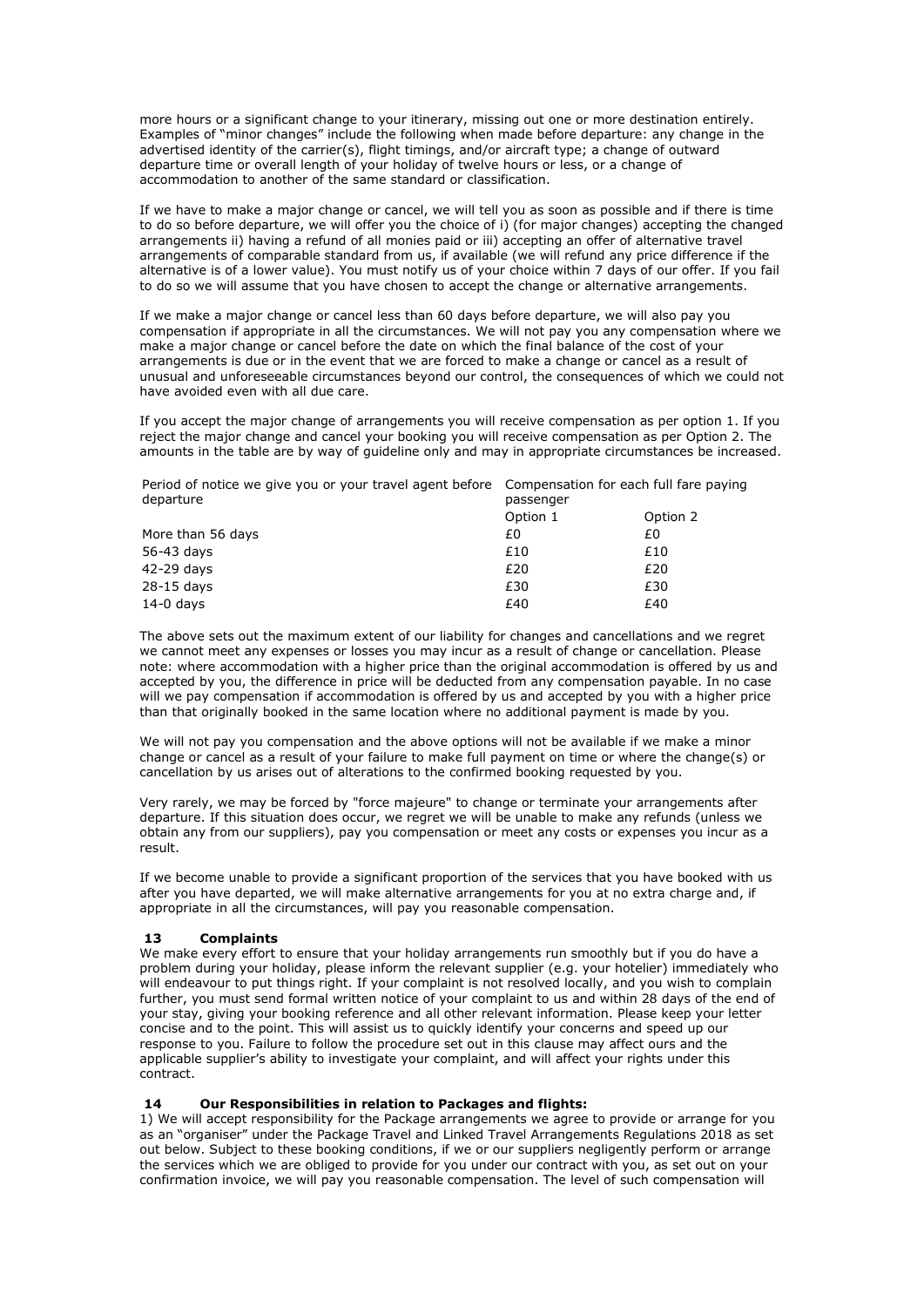be calculated taking into consideration all relevant factors such as but not limited to: following the complaints procedure as described in these conditions and the extent to which ours or our employees' or suppliers' negligence affected the overall enjoyment of your holiday. Please note that it is your responsibility to show that we or our supplier(s) have been negligent if you wish to make a claim against us.

In respect of flights, we have a duty to select the suppliers of your flight services reasonable skill and care. Except as stated otherwise in these terms, we have no liability to you for the actual provision of the services, except in cases where it is proved that we have breached that duty and damage to you has been caused. Therefore, providing we have selected the suppliers with reasonable care and skill, we will have no liability to you for anything that happens during the flight in question or any acts or omissions of the flight supplier, its employees or agents.

(2) We will not be responsible or pay you compensation for any injury, illness, death, loss, damage, expense, cost or other claim of any description if it results from:-

(a) the act(s) and/or omission(s) of the person(s) affected;

(b) the act(s) and/or omission(s) of a third party unconnected with the provision of the services contracted for and which were unforeseeable or unavoidable; or

(c) unusual or unforeseeable circumstances beyond ours or our supplier(s) control, the

consequences of which could not have been avoided even if all due care had been exercised; or (d) an event which either ourselves or suppliers could not, even with all due care, have foreseen or forestalled.

(3) We limit the amount of compensation we may have to pay you if we are found liable under this clause:

(a) loss of and/or damage to any luggage or personal possessions and money,

The maximum amount we will have to pay you in respect of these claims is an amount equivalent to the excess on your insurance policy which applies to this type of loss per person in total because you are assumed to have adequate insurance in place to cover any losses of this kind.

(b) Claims not falling under (a) above and which don't involve injury, illness or death The maximum amount we will have to pay you in respect of these claims is twice the price paid by or on behalf of the person(s) affected in total. This maximum amount will only be payable where everything has gone wrong and you or your party has not received any benefit at all from your booking.

# (c) Claims in respect of international travel by air, sea and rail, or any stay in a hotel

i) The extent of our liability will in all cases be limited as if we were carriers under the appropriate Conventions, which include The Warsaw/Montreal Convention (international travel by air); The Athens Convention (with respect to sea travel); The Berne/Cotif Convention (with respect to rail travel) and The Paris Convention (with respect to hotel arrangements). You can ask for copies of these Conventions from our offices. Please contact us. In addition, you agree that the operating carrier or transport company's own 'Conditions of Carriage' will apply to you on that journey. When arranging transportation for you, we rely on the terms and conditions contained within these international conventions and those 'Conditions of Carriage'. You acknowledge that all of the terms and conditions contained in those 'Conditions of Carriage' form part of your contract with us, as well as with the transport company and that those 'Conditions of Carriage' shall be deemed to be included by reference into this contract.

ii) In any circumstances in which a carrier is liable to you by virtue of the Denied Boarding Regulation 2004, any liability we may have to you under our contract with you, arising out of the same facts, is limited to the remedies provided under the Regulation as if (for this purpose only) we were a carrier. iii) When making any payment, we are entitled to deduct any money which you have received or are entitled to receive from the transport provider or hotelier for the complaint or claim in question. (iv) It is a condition of our acceptance of liability under this clause that you notify any claim to ourselves and our supplier(s) strictly in accordance with the complaints procedure set out in these conditions.

(v) Where any payment is made, the person(s) receiving it (and their parent or guardian if under 18 years) must also assign to ourselves or our insurers any rights they may have to pursue any third party and must provide ourselves and our insurers with all assistance we may reasonably require. (vi) Please note, we cannot accept any liability for any damage, loss or expense or other sum(s) of any description: (a) which on the basis of the information given to us by you concerning your booking prior to our accepting it, we could not have foreseen you would suffer or incur if we breached our contract with you; or (b) relate to any business.

(vii) We will not accept responsibility for services or facilities which do not form part of our agreement or where they are not advertised in our brochure. For example any excursion you book whilst away, or any service or facility which your hotel or any other supplier agrees to provide for you.

# 15 Force Majeure

Except where otherwise expressly stated in these booking conditions we will not be liable or pay you compensation if our contractual obligations to you are affected by any event which we or the supplier(s) of the service(s) in question could not, even with all due care, foresee or avoid. These events can include, but are not limited to war, threat of war, civil strife terrorist activity and its consequences or the threat of such activity, riot, the act of any government or other national or local authority including port or river authorities, industrial dispute, lock closure, natural or nuclear disaster, fire, chemical or biological disaster and adverse weather, sea, ice and river conditions and all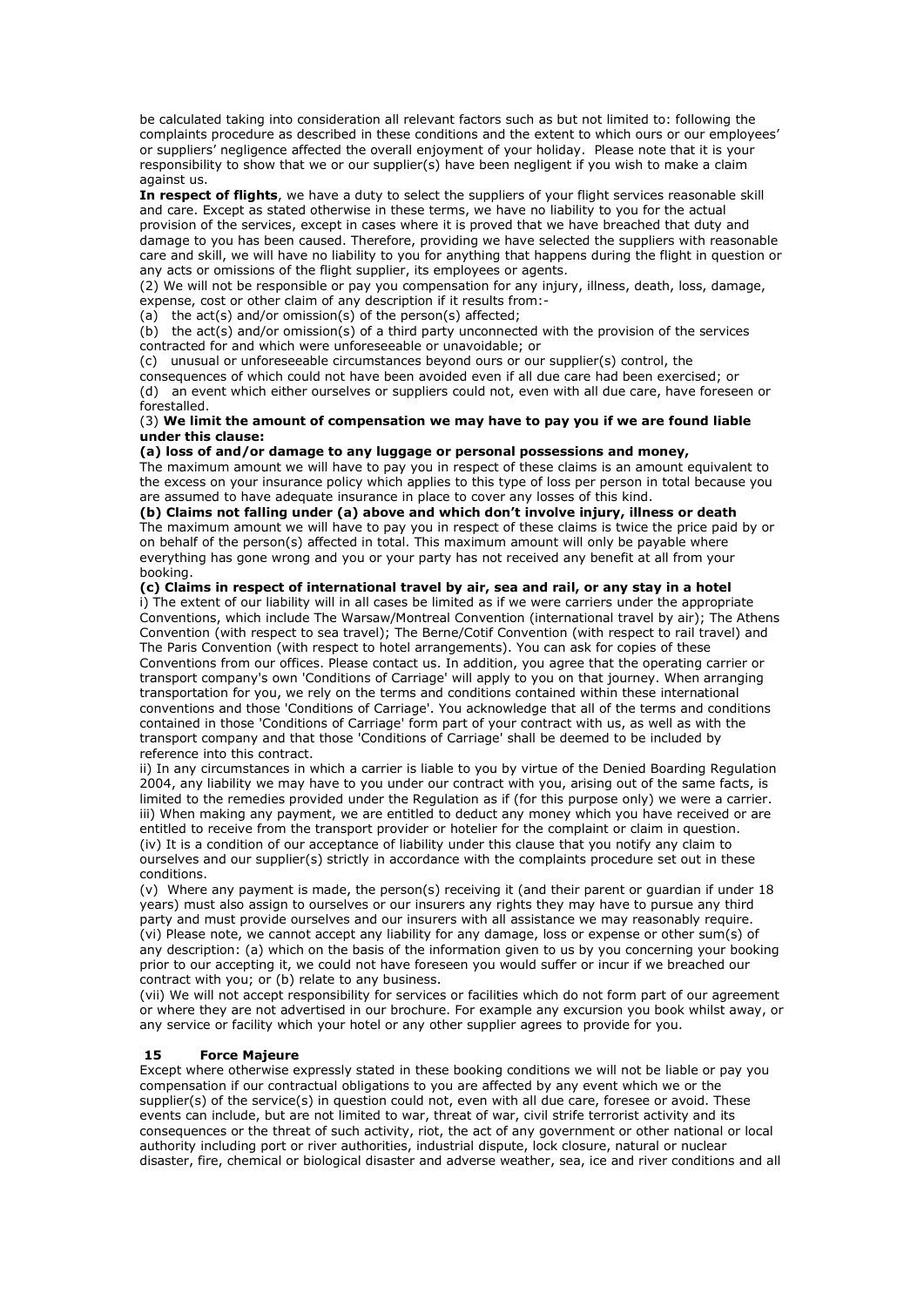similar events outside our or the supplier(s) concerned's control. Advice from the Foreign Office to avoid or leave a particular country may constitute Force Majeure.

# 16 Excursions

Excursions or other tours that you may choose to book or pay for whilst you are on holiday are not part of your contracted arrangements with us. For any excursion or other tour that you book, your contract will be with the operator of the excursion or tour and not with us. We are not responsible for the provision of the excursion or tour or for anything that happens during the course of its provision by the operator.

# 17 Conditions of Suppliers.

Many of the services which make up your holiday are provided by independent suppliers. Those suppliers provide these services in accordance with their own terms and conditions Those suppliers provide these services in accordance with their own terms and conditions which will form part of your contract with us. Some of these terms and conditions may limit or exclude the supplier's liability to you, usually in accordance with applicable International Conventions. Copies of the relevant parts of these terms and conditions are available on request from ourselves or the supplier concerned.

# 18 Delays, Missed Transport Arrangements and other Travel Information

If you or any member of your party miss your flight or other transport arrangement, it is cancelled or you are subject to a delay of over 3 hours for any reason, you must contact us and the airline or other transport supplier concerned immediately.

The Package Travel and Linked Travel Arrangements Regulations 2018 provide that in the event that you experience difficulty on the occurrence of circumstances described in clauses 14 (2) (a) (b) (c) or (d) of these booking conditions, we will provide you with prompt assistance. Where you experience a delay which is not owing to any failure by us, our employees or sub-contractors, this prompt assistance is likely to extend to providing help in locating refreshments, accommodation and communications but not paying for them. Any airline or other transport supplier may however pay for or provide refreshments and/or appropriate accommodation and you should make a claim directly to them. Subject to the other terms of these conditions, we will not be liable for any costs, fees or charges you incur in the above circumstances, if you fail to obtain our prior authorisation before making your own travel arrangements.

We cannot accept liability for any delay which is due to any of the reasons set out in clause 10 of these booking conditions (which includes the behaviour of any passenger(s) on any flight who, for example, fails to check in or board on time).

# 19 Foreign Office Advice

You are responsible for making yourself aware of Foreign Office advice and State Department warnings in regard to the safety of the countries and areas in which you will be travelling and to make your decisions accordingly. Advice from the Foreign Office to avoid or leave a particular country may constitute Force Majeure. (See clause 15).

# 20 ABTA

We are obliged to maintain a high standard of service to you by ABTA's Code of Conduct. We can also offer you ABTA's scheme for the resolution of disputes which is approved by the Chartered Trading Standards Institute. If we can't resolve your complaint, go to www.abta.com to use ABTA's simple procedure. Further information on the Code and ABTA's assistance in resolving disputes can be found on www.abta.com. You can also access the European Commission Online Dispute (ODR) Resolution platform at http://ec.europa.eu/consumers/odr/. This ODR platform is a means of registering your complaint with us; it will not determine how your complaint should be resolved.

.All the package and Flight-Plus holidays we sell are covered by a scheme protecting your money if the supplier fails. Other services such as hotels on their own may not be protected and you should ask us what protection is available.

# 21 Your Behaviour

All our guests are expected to conduct themselves in an orderly and acceptable manner and not to disrupt the enjoyment of other guests. If in our opinion or in the opinion of any hotel manager or any other person in authority, your behaviour or that of any member of your party is causing or is likely to cause distress, danger or annoyance to any of our other guests or any third party or damage to property, or to cause a delay or diversion to transportation, we reserve the right to terminate your booking arrangements with us immediately. In the event of such termination our liability to you and/or your party will cease and you and/or your party will be required to leave your accommodation or other service immediately. We will have no further obligations to you and/or your party. No refunds for lost accommodation or any other service will be made and we will not pay any expenses or costs incurred as a result of termination. You and/or your party may also be required to pay for loss and/or damage caused by your actions and we will hold you and each member of your party jointly and individually liable for any damage or losses caused by you or any member of your party. Full payment for any such damage or losses must be paid directly to the hotel manager or other supplier prior to departure from the hotel. If you fail to make payment, you will be responsible for meeting any claims (including legal costs) subsequently made against us as a result of your actions together with all costs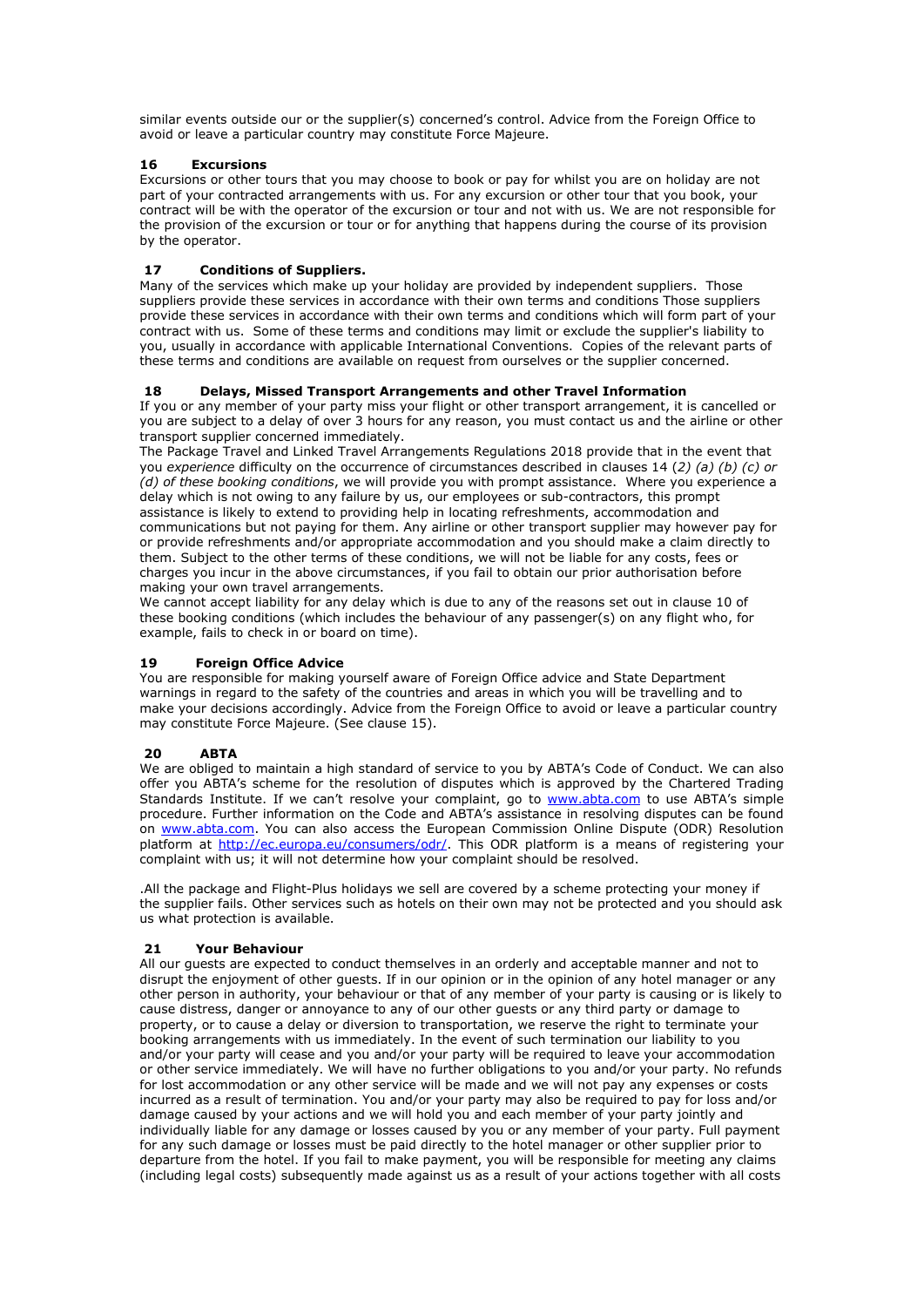we incur in pursuing any claim against you. We cannot be held responsible for the actions or behaviour of other guests or individuals who have no connection with your booking arrangements or with us.

# ACCOMMODATION

Room Types: A "Double room" does not guarantee a double bed; a Double room means a room for 2 persons, furthermore, please note a room sold as "Twin Room" does not guarantee twin beds. A "Triple room" means a room for 3 persons. A "Quad room" means a room for 4 persons.

If you require either (1) Double bed in the room, or (2) single beds in a room, please REQUEST them at the time of booking.

Security Deposits: Many of the self catering / apartments & villas, require you to make a payment of a security deposit in cash in local currency or credit card upon arrival at your accommodation. These amounts may vary and will be collected upon your arrival.

Map/Distance Disclaimer: Please note that the information as to the distance from the city centre and the location of the hotel on the maps provided are for indicative purposes only. If a customer requires the hotel to be within a certain distance from the city centre or near a particular location, the customer should contact the hotel in question prior to booking.

Unavailability: Where we are unable to confirm the initial requested accommodation, we will call you to inform you of the details of alternative accommodation or lack of availability. At that time you will have the option to accept the alternative accommodation or get a refund of the total monies paid to us by you for your original booking.

Star Ratings: Star ratings are used to symbolise the overall quality, level of service, food standard and range of facilities available in any given hotel property. The criteria applied within each country will vary depending on the specific requirements established by the relevant issuing body and are provided to you for information purposes only. They are not a guarantee or warranty of any kind.

Hotel Facilities: Please read the description of the hotel for other hotel policies applicable to your stay. You must be at least 21 years of age to check in to Las Vegas hotels. Please note that the hotels booked by us for you are not exclusive to us. We are not responsible for any limitation in facilities because of other hotel guests or their activities. We do not take responsibility for hotel content (including images, facility listings, etc.) displayed on our website. Hotels may change facilities and property features without prior notice to us and it is the customers' responsibility to confirm facilities directly with the hotel at the time of travel.

Local Taxes: Please note that there may be taxes levied abroad which were not included in the hotel cost at the time of purchase that are payable in relation to your hotel booking e.g. local taxes, sales tax etc. Any local taxes will be payable by you directly to the hotel at the time of check in / checkout.

Descriptions & Photographs: All pictures and descriptions are displayed in good faith. However in certain circumstances beyond our control accommodation descriptions may be affected, such as sea views, which may be obscured by greenery, such as trees. We try to maintain up to date information on any changes and therefore all details printed should be regarded for general information only. Accommodation categories and star ratings shown on the website are provided by the accommodation, however standards can vary between accommodations of the same class in different countries, it is therefore important that the accommodation details are read in full.

Accommodation: All accommodation is reserved exclusively for use by the person named as the lead passenger plus the total number of passengers, whether adults or children, as shown on the Invoice / Accommodation Voucher. Unauthorised occupancy may result in the accommodation refusing occupation with immediate cancellation and loss of all monies paid. Most accommodation is sold on a twin/double room basis, however most properties have more twin rooms than doubles. If a double bed is requested please be aware that this may be two single beds pushed together. Additional beds for triple/quad rooms could either be a pull out sofa bed, foldable bed, rollaway beds, or bunk beds. Self-Catering properties usually do not offer a choice of bed type. Some properties impose a minimum number of nights per stay and bookings may incur a surcharge if less than the minimum period allowed.

Group Bookings: Parties of 10 persons or more are classed as a group booking and must not be split into multiple smaller bookings.

**Check-in/Check Out:** Times are normally around  $15.00 - 16.00$  on the day of arrival and between 10.00 am and 12.00 hours on the day of departure depending upon property type.

**Delays:** On occasions there may be delays or missed departures, due to the failure of transportation or other circumstances. We cannot be held liable if the accommodation is not available on arrival. It is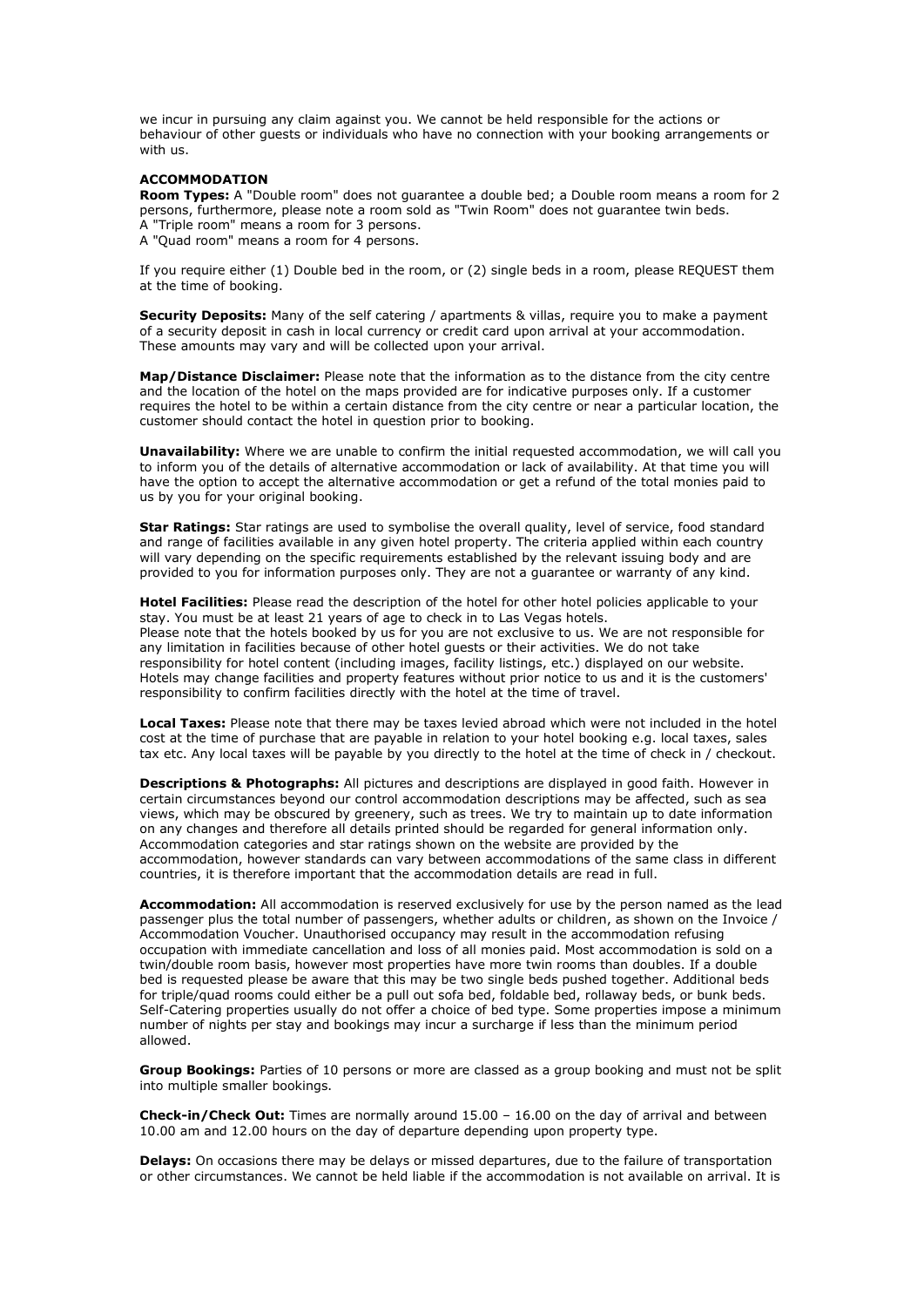your responsibility to notify the hotel directly using the telephone number provided on the voucher. Refunds will not be given for any no shows.

**Building Work:** Due to continuous re-development throughout the world there is always going to be some building work going on somewhere. Provided that we are made aware by the Property that any such work is liable to interfere with the enjoyment of your holiday, then we will advise you accordingly. However please be aware that the accommodation has no liability to inform us of any building work in the surrounding area outside their property.

**Over Bookings:** In the very unlikely event that on arrival the property cannot provide the accommodation booked, it is the responsibility of the property to find an alternative property of a similar standard. We have taken every precaution to ensure that all properties are professionally managed so that any such occurrences are extremely rare. Whites Travel Ltd accepts no responsibility in respect of any costs, losses or damages that may be incurred in connection with relocation of accommodation since such relocation is outside our control.

### CAR HIRE

**Minimum Age:** All car suppliers have a minimum age to be able to rent without incurring any extra charges, this is normally 25 and above. Drivers between the ages of 21-24 will always incur an extra surcharge which is payable locally, is subject to tax and is non-refundable. These fees can range from 10.00 Euros a day in Europe and from US\$25.00 to US\$50.00 US in the United States. Once you have selected your car please read the car rental rules where you will be able to find the amount payable.

Maximum Age: There are very few locations which have an upper age limit. These can vary from the age of 60 upwards. If you are over the age of 60 it is your responsibility to check with the rental supplier for eligibility. If you fail to check and you are over the age limit you may not be given the car.

Rental Deposit: Rental agencies only accept credit cards for securing your deposit at the rental location. You must use a credit card and it must be the driver's credit card. We will not be liable for any compensation or otherwise if you do not have a credit card at the time of collecting your car and are refused rental by the supplier.

**Driving Licence:** A valid driving licence is required for all drivers. The licence must be valid at the time of rental and remain valid throughout the rental period. We will not be liable for any compensation or otherwise if you fail to show a valid driver's licence to the supplier and are refused rental.

**British Licence Holders:** You must take your photo id licence with you, and also get a code from the DVLA at https://www.gov.uk/driving-abroad. The code will be valid for 21 days and gives a hire firm one-off access to your online driving licence record if they need to see it. You can also print off your driving licence record to take with you. If your licence is written in Chinese, Russian or any 'picture' script then you will need to obtain an international driver's permit before you travel from your country of residence. This cannot be obtained in the United Kingdom.

**Excess Waiver:** Although our rates are fully inclusive there is always an excess to pay. This means in the event of accident/damage or theft, the driver will be expected to pay the first part of the claim. This can vary depending on the car you hire and the destination you are travelling to. Late Return of Your Vehicle: The rental rate is calculated based on the return time agreed when picking up the vehicle. If the vehicle is kept longer than originally planned, you may be liable for an overcharge.

Rental Agreement: The rental agreement is given to you to sign when you pick up your vehicle. This has all the information about your rental. It is your responsibility to check this document carefully before you sign it and keep a copy. Whites Travel Ltd will not be liable in relation to any breach of this agreement.

Child Safety Seats: Children from their third birthday up to their 12th birthday or up to 135cm in height (whichever is attained sooner) must be restrained in a suitable seat in the rear of the vehicle. The law states that it is the responsibility of the driver of the vehicle to comply. Your car hire is supplied by third party agencies. These third party agencies will have additional cancellation policies that may be applicable and in addition your chosen car hire company will typically have its own cancellation policy. We will pass on any such policies or charges that the car hire

company or third party agency has imposed in relation to cancellation to the customer PLUS a £35 ADMINISTRATION FEE.

Refunds inevitably take some time to process and you should allow 8–12 weeks for the payment to be received back and refunded to the original credit card

#### FLIGHTS

The carrier(s), flight timings and types of aircraft shown in our advertising material and detailed on your confirmation invoice are for guidance only and are subject to alteration and confirmation. We shall inform you of the identity of the actual carrier(s) as soon as we become aware of it. The latest flight timings will be shown on your booking confirmation or any further travel documents which are required for travel. You should check all of the communications which we send you carefully,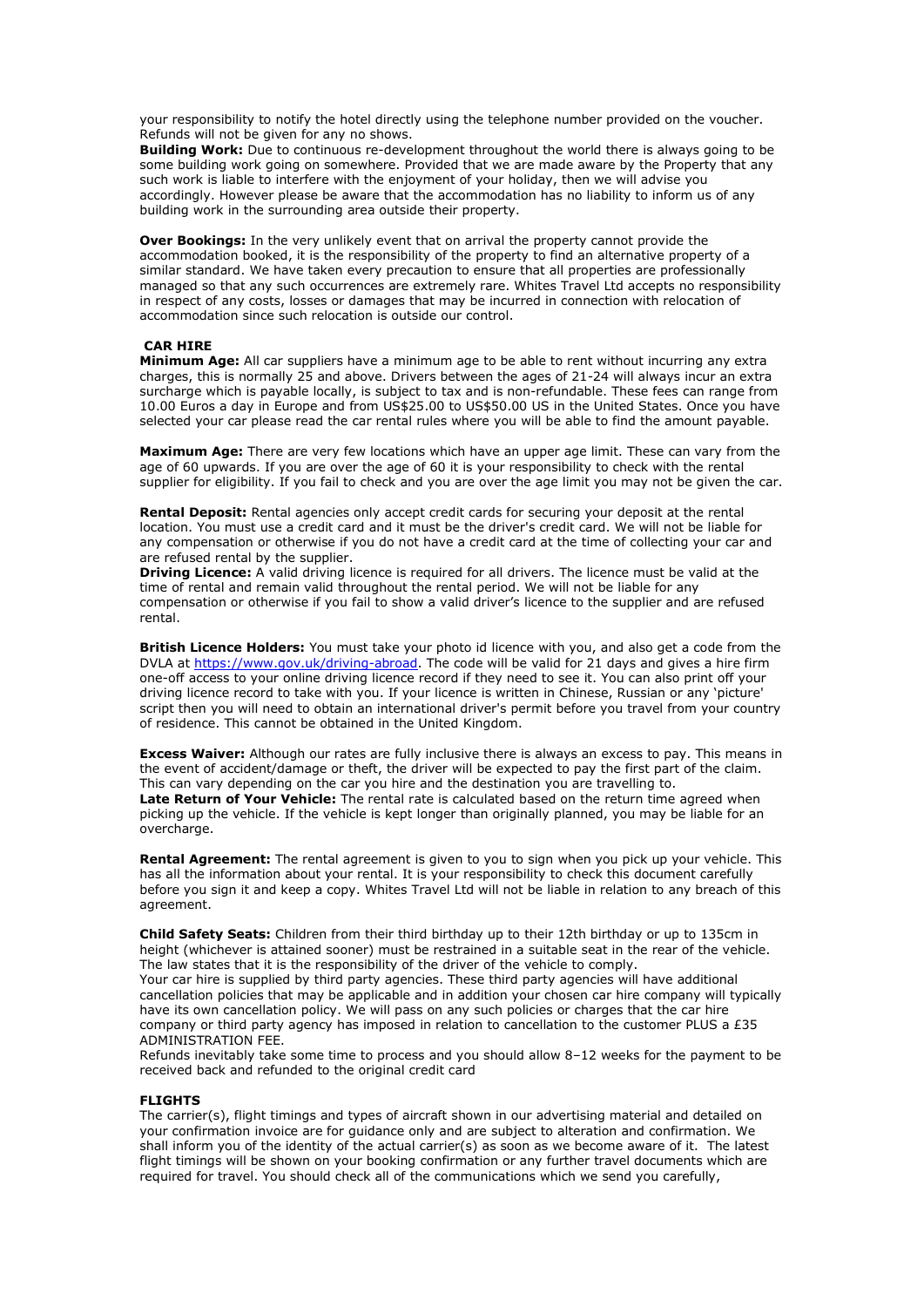immediately upon receipt to ensure you have the correct flight times and booking details. If flight times change after your reservation has been confirmed, we will contact you as soon as we can to let you know.

Note the existence of a "Community list" (available for inspection at https://webgate.ec.europa.eu/odr/main/index.cfm?event=main.home.show&lng=EN. Detailing air carriers that are subject to an operating ban within the EU community.

Under EU Law, you have rights in some circumstances to refunds and/or compensation from the airline in cases of denied boarding, cancellation or delay to flights. Full details of these rights will be publicised at EU airports and will also be available from airlines. If the airline does not comply with these rules you should complain to the Civil Aviation Authority at www.caa.co.uk/passengers. Reimbursement in such cases is the responsibility of the airline and will not automatically entitle you to a refund of your holiday price from us. If, for any reason, you do not claim against the airline and make a claim for compensation from us, you must, at the time of payment of any compensation to you, make a complete assignment to us of the rights you have against the airline in relation to the claim that gives rise to that compensation payment. A delay or cancellation to your flight does not automatically entitle you to cancel any other arrangements even where those arrangements have been made in conjunction with your flight.

### Advanced Passenger Information.

A number of Governments are introducing new requirements for air carriers to provide personal information about all travellers on their aircraft to the Authorities before the aircraft leaves the UK. The data will be collected either at the airport when you check in or in some circumstances when, or after you make your booking. Accordingly, you are advised to allow extra time to check in for your flight. It is your responsibility to submit Advanced Passenger Information prior to travel and failure to do so could result in additional fees being incurred at check-in or being refused boarding. Where we collect this data, we will treat it in accordance with our privacy policy. Air carrier liability notice for passengers and their baggage.

NB. The information notice below is required to be given by European Community Regulation (EC) No. 889/2002. This notice cannot be used as a basis for a claim for compensation, nor to interpret the provisions of the Regulation or the Montreal Convention. It does not form part of the contract between the carrier(s) and you. No representation is made by the carrier(s) as to the accuracy of the contents of this notice.

Please note however that the notice is inaccurate. It states that for damages up to 113,100 SDRs the air carrier cannot contest claims for compensation. However, the Regulation and the Montreal Convention state that for damages up to 113,100 SDRs in respect of death or bodily injury caused by an accident on board the aircraft or during embarking or disembarking, the carrier cannot exclude or limit its liability except where there is contributory negligence. Also the limit of the air carrier's liability for baggage delays, destruction, loss or damage to baggage is 1,131 SDRs in total and not, for example, 1,131 SDRs in respect of delay and 1,131 SDRs in respect of damage where both have occurred to the same baggage. The statement that if the name or code of an air carrier is indicated on the ticket, that carrier is the contracting carrier, does not apply in all cases.

# Compensation in the case of death or injury

There are no financial limits to the liability for passenger injury or death. For damages up to 113,100 SDRs (approx. 110,000 Euros) the air carrier cannot contest claims for compensation. Above that amount, the air carrier can defend itself against a claim by proving that it was not negligent or otherwise at fault.

### Advance payments

If a passenger is killed or injured, the air carrier must make an advance payment to cover immediate economic needs within 15 days from the identification of the person entitled to compensation. In the event of death, this advance payment shall not be less than 16,000 SDRs (approx. 15,500 Euros).

#### Passenger Delays

In case of passenger delays, the air carrier is liable for damage unless it took all reasonable measures to avoid the damage or it was impossible to take such measures. The liability for passenger delay is limited to 4,694 SDRs (approx. 4,600 Euros).

#### Baggage Delays

In case of baggage delay, the air carrier is liable for damage unless it took all reasonable measures to avoid the damage or it was impossible to take such measures. The liability for baggage delay is limited to 1,131 SDRs (approx. 1,100 Euros).

### Destruction, loss or damage to baggage

The air carrier is liable for destruction, loss or damage to baggage up to 1,131 SDRs (approx. 1,100 Euros). In the case of checked baggage, it is liable even if not at fault, unless the baggage was defective. In the case of unchecked baggage, the carrier is liable only if at fault.